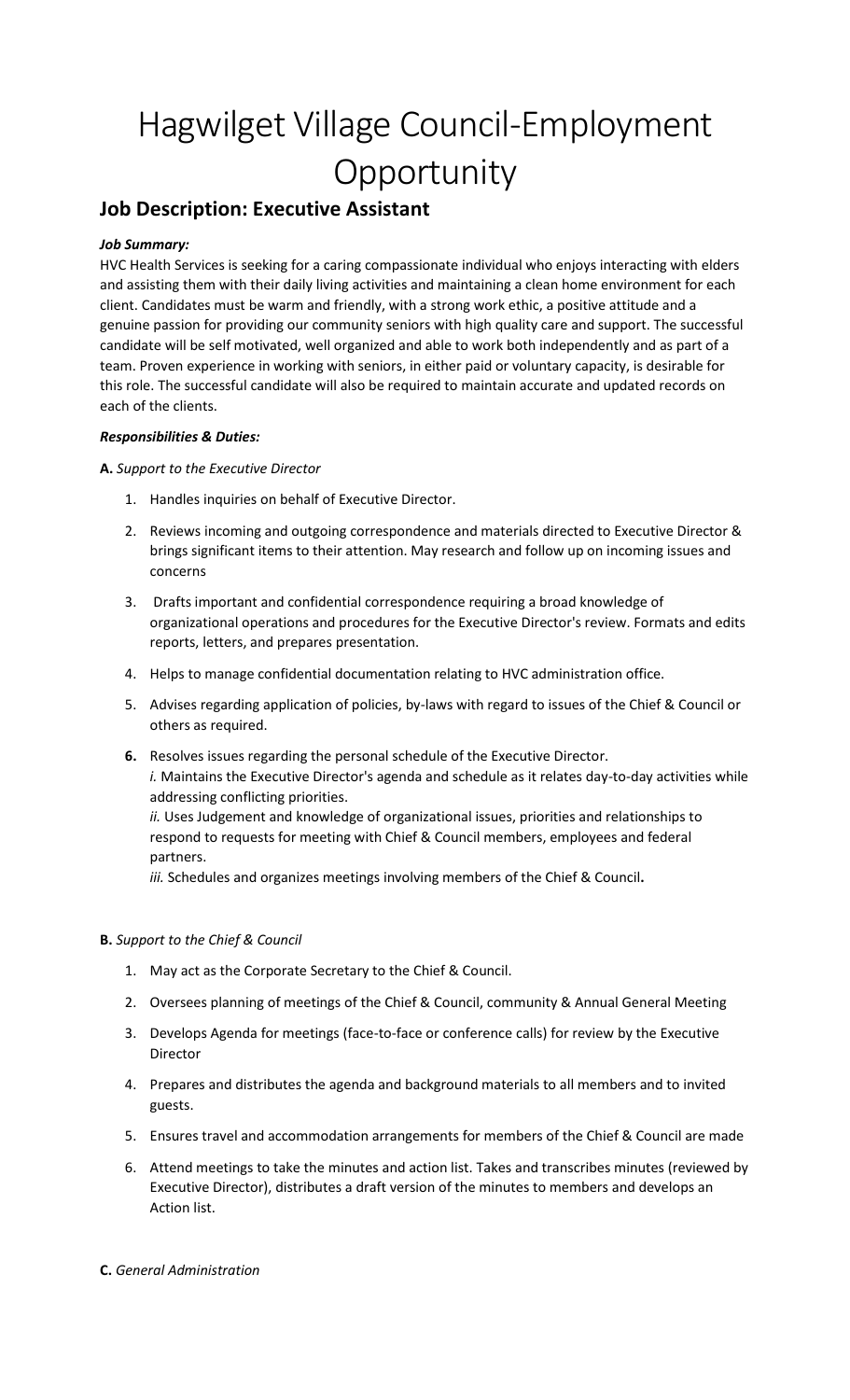1. Liaises with all staff members with regard to day-to-day office management on behalf of the Executive Director, such as:

*i.* Liaises with external IT/Management Services Consultants regarding computer and telephone systems.

*ii.* Liaises with the office building manager regarding maintenance and security issues.

 *iii.* Oversees the processing of daily incoming and outgoing mail, including email and voice mail as well as the ordering and maintenance of office supplies and equipment.

### **D.** *Supervisory Responsibilities*

1. This job involves the guidance and coordination of other people's work

#### *Job Requirements*

- 1. Proven ability to demonstrate tact and discretion in preparing, disclosing and handling information of a confidential and sensitive nature.
- 2. Possess a strong work ethic and the skills to take initiative, and see work through
- 3. Exceptional organizational and time management skills to effectively handle issues simultaneously and meet scheduled timelines.
- 4. Ability to analyze situations and make appropriate decisions without immediate supervision.
- 5. Superior verbal and written communication skills.
- 6. Excellent interpersonal skills.
- 7. An exceptional ability to think creatively to identify and resolve problems while paying attention to accuracy
- 8. Superior diplomacy and high levels of integrity
- 9. Ability to mentor team members.
- 10. Dedicated team player.
- 11. Full working knowledge of Chief & Council governance and office policies and procedures.
- 12. Exceptional knowledge of the Microsoft Office suite including Word, Excel, PowerPoint, Outlook and Internet.
- 13. Good understanding of budget processes.
- 14. Strong event planning abilities to see events through from start to finish.
- 15. Ability to work in a fast-paced environment and handle a number of issues simultaneously

#### *Experience & Education*

- 1. A minimum of 2-5 years of experience supporting senior managers or directors and in providing administrative support to a Chief & Council.
- 2. A Bachelor's degree in business administration or related field, or an equivalent combination of education and recent relevant work experience.
- 3. A minimum of 2 years of supervisory experience is desirable. 3
- 4. Experience working with First Nations and an understanding of First Nations health, social and information management issues will be considered an asset